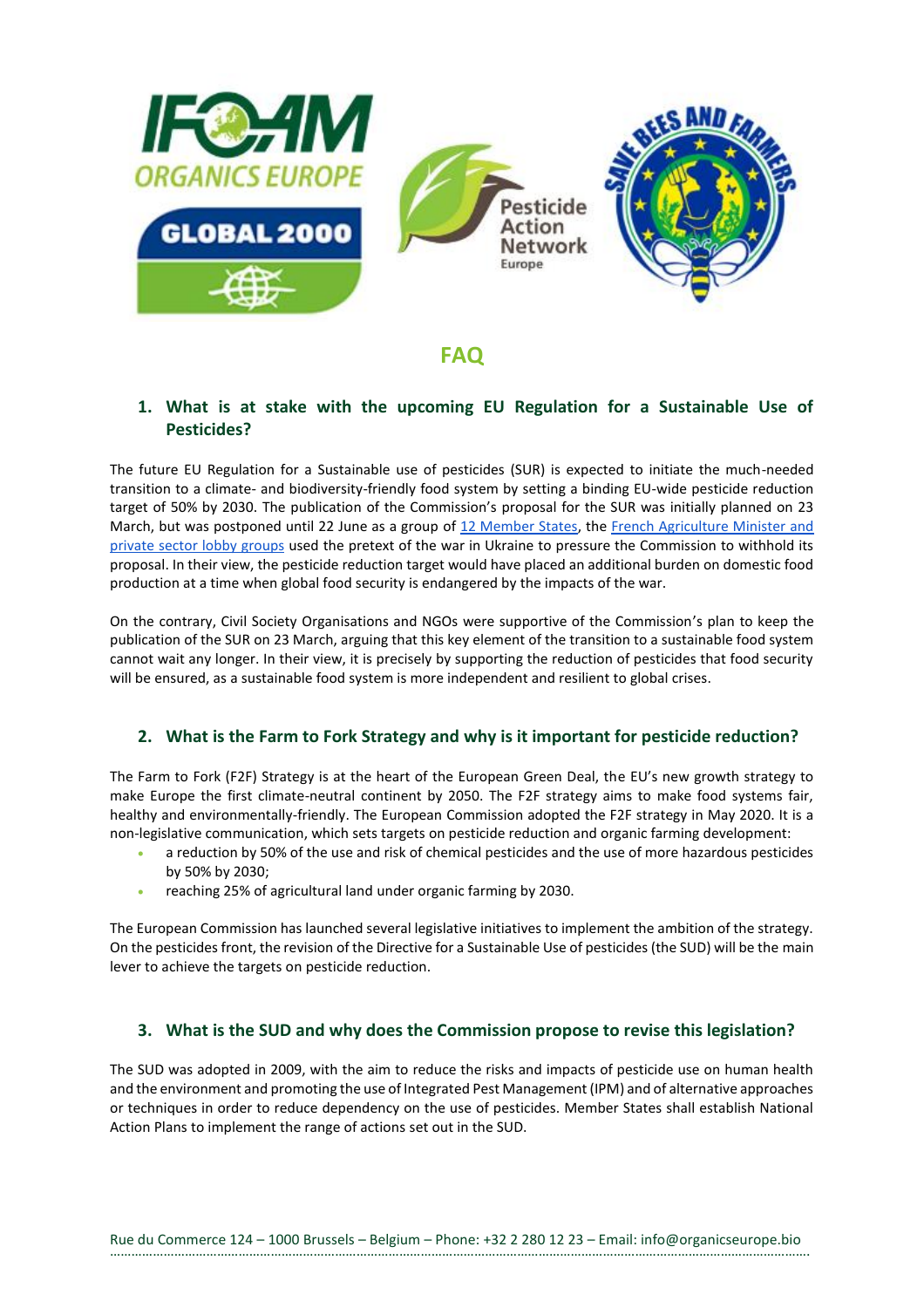[Audits, fact-finding work](https://ec.europa.eu/food/horizontal-topics/official-controls-and-enforcement/health-and-food-audits-and-analysis_en) and [implementation reports by the Commission,](https://ec.europa.eu/food/plants/pesticides/sustainable-use-pesticides_en#reports-from-the-commission) the [European Parliament report on](https://www.europarl.europa.eu/doceo/document/TA-8-2019-0082_EN.html)  [the implementation of the SUD,](https://www.europarl.europa.eu/doceo/document/TA-8-2019-0082_EN.html) and the [European Court of Auditors' special report on the SUD](https://www.eca.europa.eu/Lists/ECADocuments/SR20_05/SR_Pesticides_EN.pdf) conclude that very limited progress has been made in measuring and reducing the risks from pesticide use, and highlight weaknesses in the implementation, enforcement and monitoring of the SUD. Between 2011 and 2020, sales of pesticides in the EU remained relatively stable  $(± 6 % around the 350 000 tonnes per year mark).$  $(± 6 % around the 350 000 tonnes per year mark).$ 

The SUD is seen as a crucial tool to achieve the pesticide reduction targets outlined in the F2F Strategy. Since May 2020, the Commission has considered how to strengthen this legislation in order to provide the EU with an effective tool to achieve these targets.

#### **4. What can we expect from the revision of the SUD?**

The revised SUD is expected to become a Regulation. The Commission's proposal for a Regulation for a Sustainable use of pesticides (SUR) should be published on 22 June. It should include legally-binding targets for reducing by 50% by 2030 the use and risks of pesticides and the use of more hazardous pesticides at EU level. Member States should adopt national targets that will contribute to achieving the EU targets. They should adopt national action plans explaining how they will reach their national targets on pesticide reduction and how they intend to increase their organic farming area in order to contribute to the F2F strategy's target of achieving a 25% share of organic land at EU level by 2030.

#### **5. What is the link between organic farming and the SUR?**

In the current SUD, organic farming is recognised as low pesticide-input pest management. By definition, organic farming contributes to the overall objective of the SUD to reduce dependence on pesticides. As a system approach to sustainable agriculture, organic farming aims to effectively manage ecological processes whilst minimising dependence on external inputs. Plant health in organic production is managed mainly by preventive and indirect measures internal to the agroecosystem. In case of necessity such measures may be complemented by external inputs, such as pesticides or fertilisers, but only if they are natural or naturally-derived substances. The use of synthetic pesticides is prohibited in organic farming. By preserving and enhancing the biodiversity, organic farmers benefit from a wide range of ecosystem services that avoid the use of natural inputs for crop protection in most arable crops and grassland. It has been shown that conversion to organic farming leads to a 97% reduction of pesticide input [\(Mäder et al. \(2002\)\)](https://www.researchgate.net/publication/11333301_Soil_Fertility_and_Biodiversity_in_Organic_Farming_Science).

## **6. How is pesticide reduction measured by the EU and Member States?**

In 2019, Member States adopted two harmonised risk indicators (HRI) to estimate the trends in risk from pesticide use. The HRI-1 is based on sales data of quantity of active substances and the HRI-2 is based on the number of emergency authorisations granted by Member States for substances that are no longer authorised by the EU (such as neonicotinoids).

[According to Eurostat,](https://ec.europa.eu/eurostat/statistics-explained/index.php?title=Agri-environmental_indicator_-_consumption_of_pesticides#Key_messages) to calculate true risk indicators, it is necessary to establish toxicity and ecotoxicity levels for each active substance and combine these with relevant data on the quantities used and other information. The way in which pesticides are used (quantities, time and method of application, type of crop, type of soil, etc.) influences their effect on human health and the environment. However, apart from the crop type, statistics on these factors are not yet available because at the moment, statistical data on the agricultural use of pesticides are not harmonised on a European scale. Risk indicators have therefore been developed based on pesticide sales statistics and other data.



Rue du Commerce 124 – 1000 Brussels – Belgium – Phone: +32 2 280 12 23 – Email: info@organicseurope.bio …………………………………………………………………………………………………………………………………………………………………………….